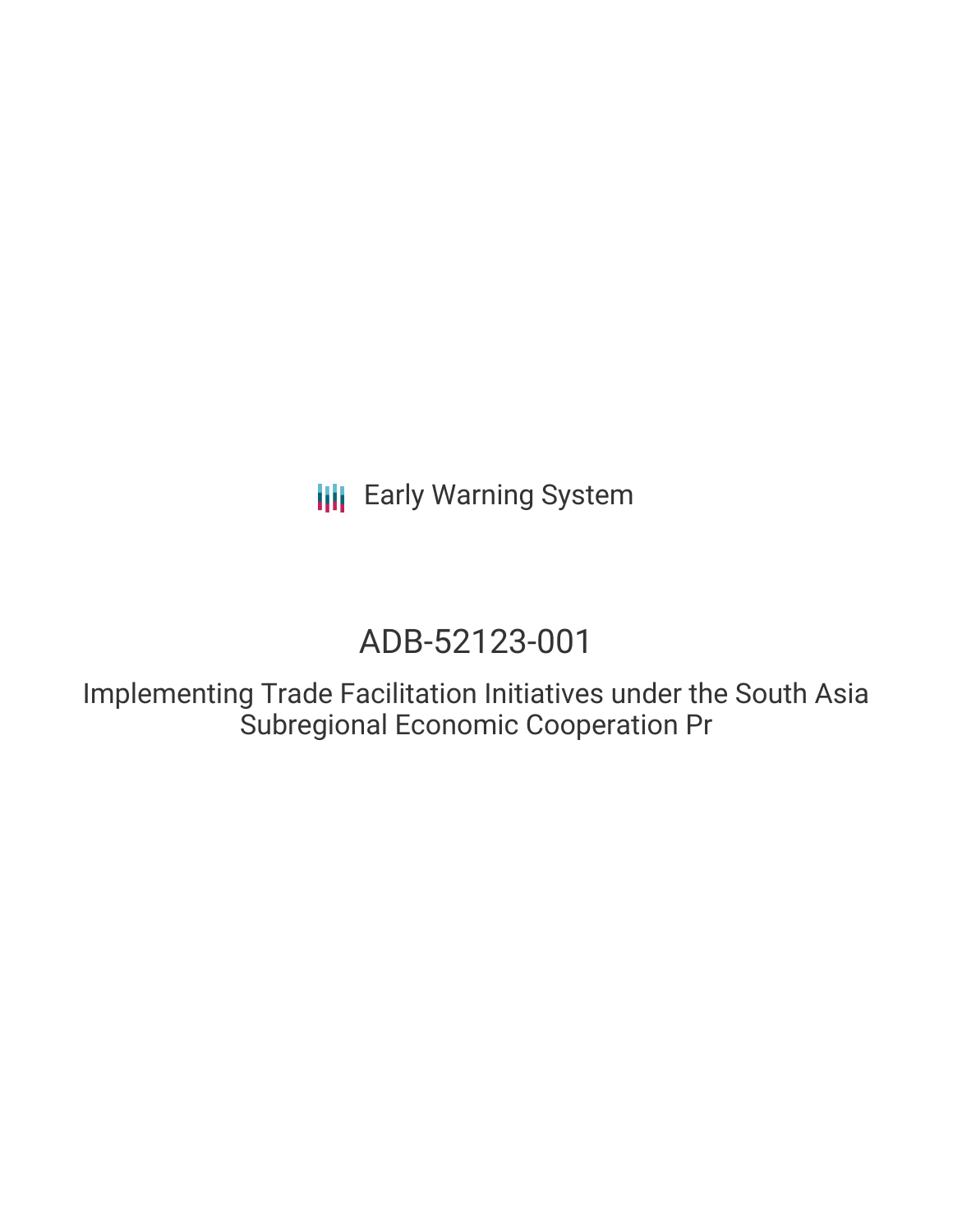

### Early Warning System Implementing Trade Facilitation Initiatives under the South Asia Subregional Economic Cooperation Pr

### **Quick Facts**

| <b>Countries</b>               | Bangladesh, Bhutan, India, Maldives, Myanmar, Nepal, Sri Lanka |
|--------------------------------|----------------------------------------------------------------|
| <b>Specific Location</b>       | Nation-wide scale to all implementing countries                |
| <b>Financial Institutions</b>  | Asian Development Bank (ADB)                                   |
| <b>Status</b>                  | Active                                                         |
| <b>Bank Risk Rating</b>        | C                                                              |
| <b>Voting Date</b>             | 2018-09-03                                                     |
| <b>Sectors</b>                 | Industry and Trade                                             |
| <b>Investment Type(s)</b>      | <b>Advisory Services</b>                                       |
| <b>Investment Amount (USD)</b> | $$0.50$ million                                                |
| <b>Project Cost (USD)</b>      | $$0.50$ million                                                |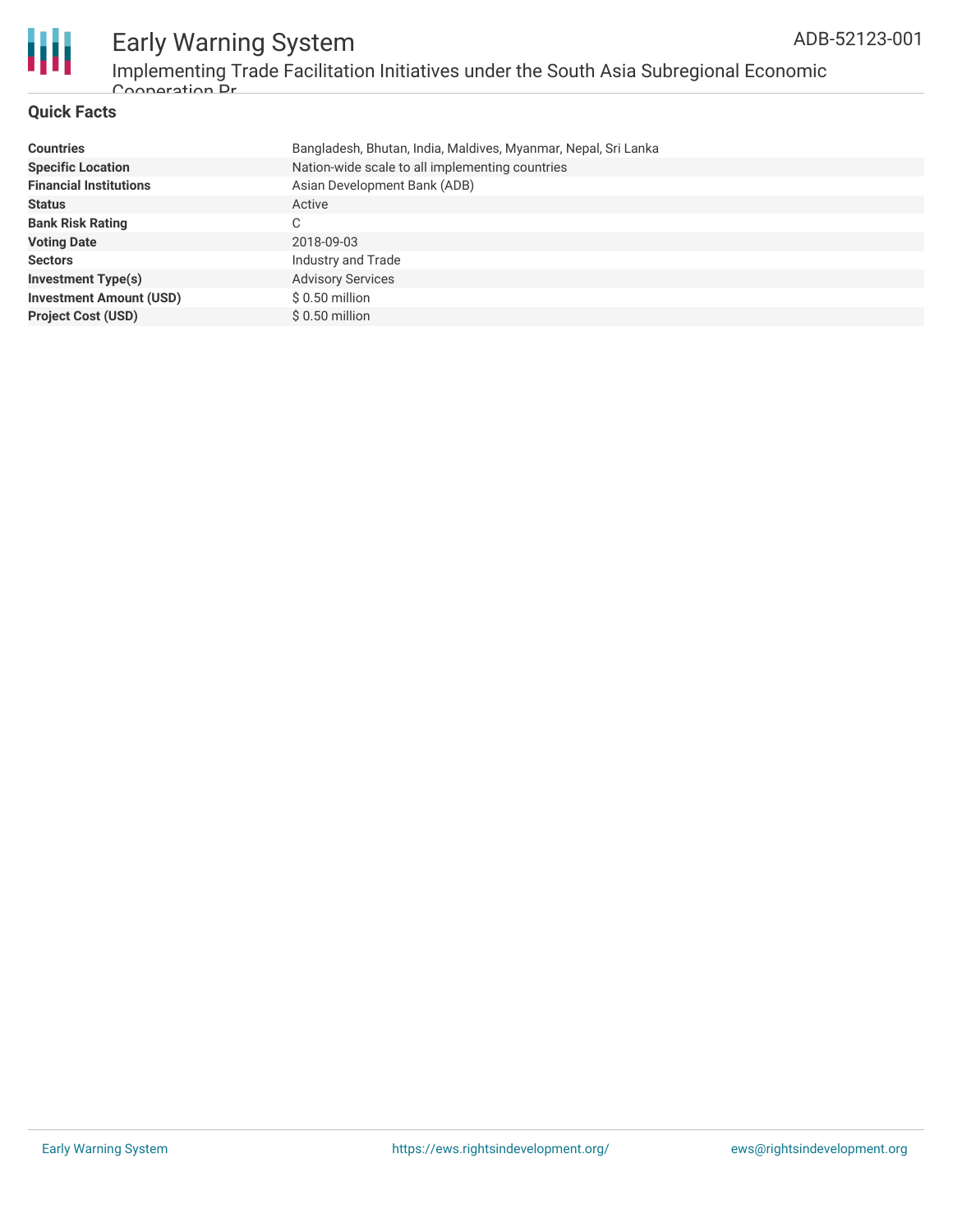

Implementing Trade Facilitation Initiatives under the South Asia Subregional Economic Cooperation Pr

### **Project Description**

According to ADB website, the TA will support the momentum and realization of SASEC countries trade facilitation initiatives by bringing policy reform actions closer to the implementation stage.

The TA will have three major outputs:

- (i) Implementation frameworks, blueprints, and roadmaps in modern customs administration complete;
- (ii) Tools to enhance transparency of standards in SPS and TBT developed; and
- (iii) Cross-border transport facilitation studies along key SASEC routes and border crossing points completed.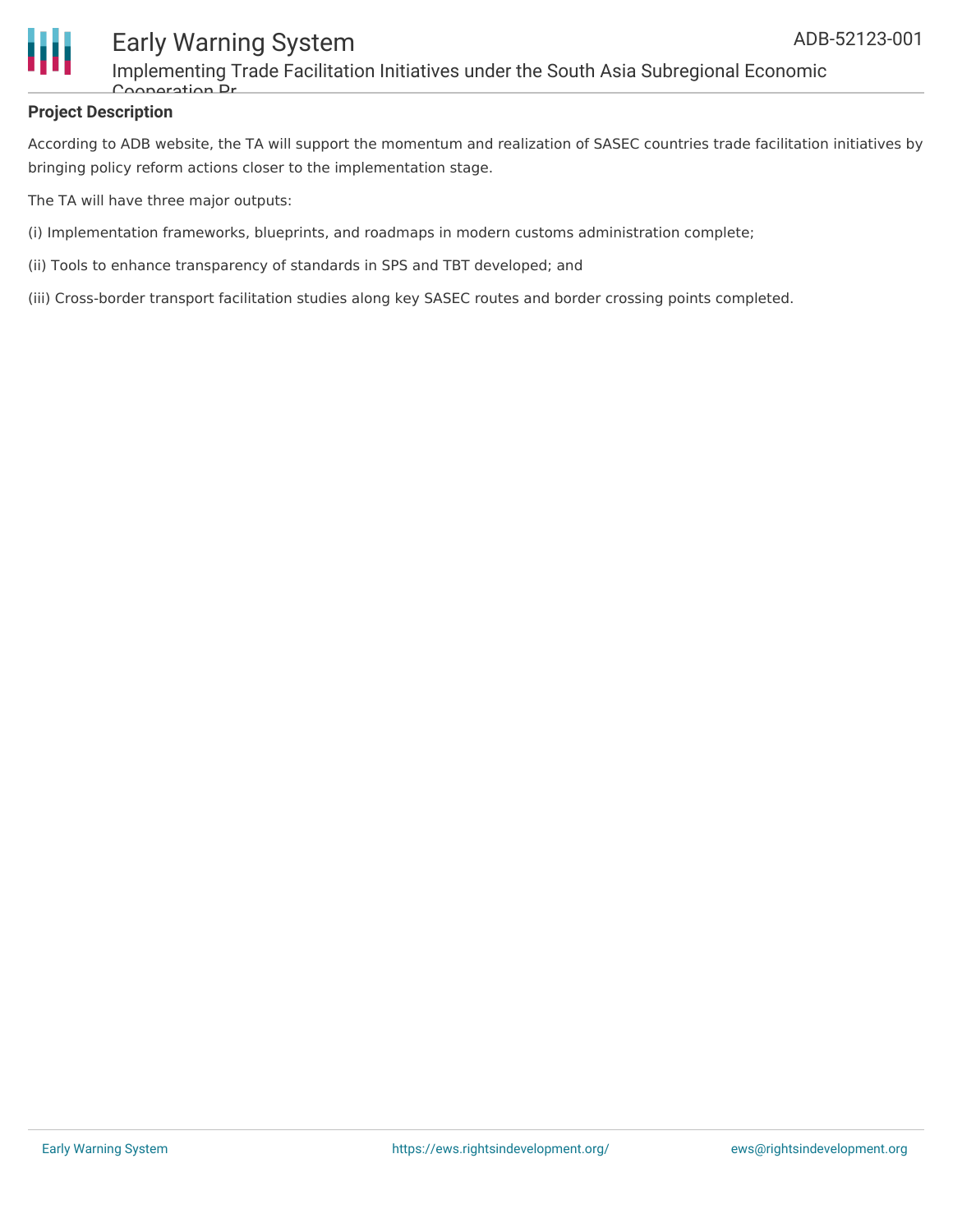

Implementing Trade Facilitation Initiatives under the South Asia Subregional Economic Cooperation Pr

### **Investment Description**

Asian Development Bank (ADB)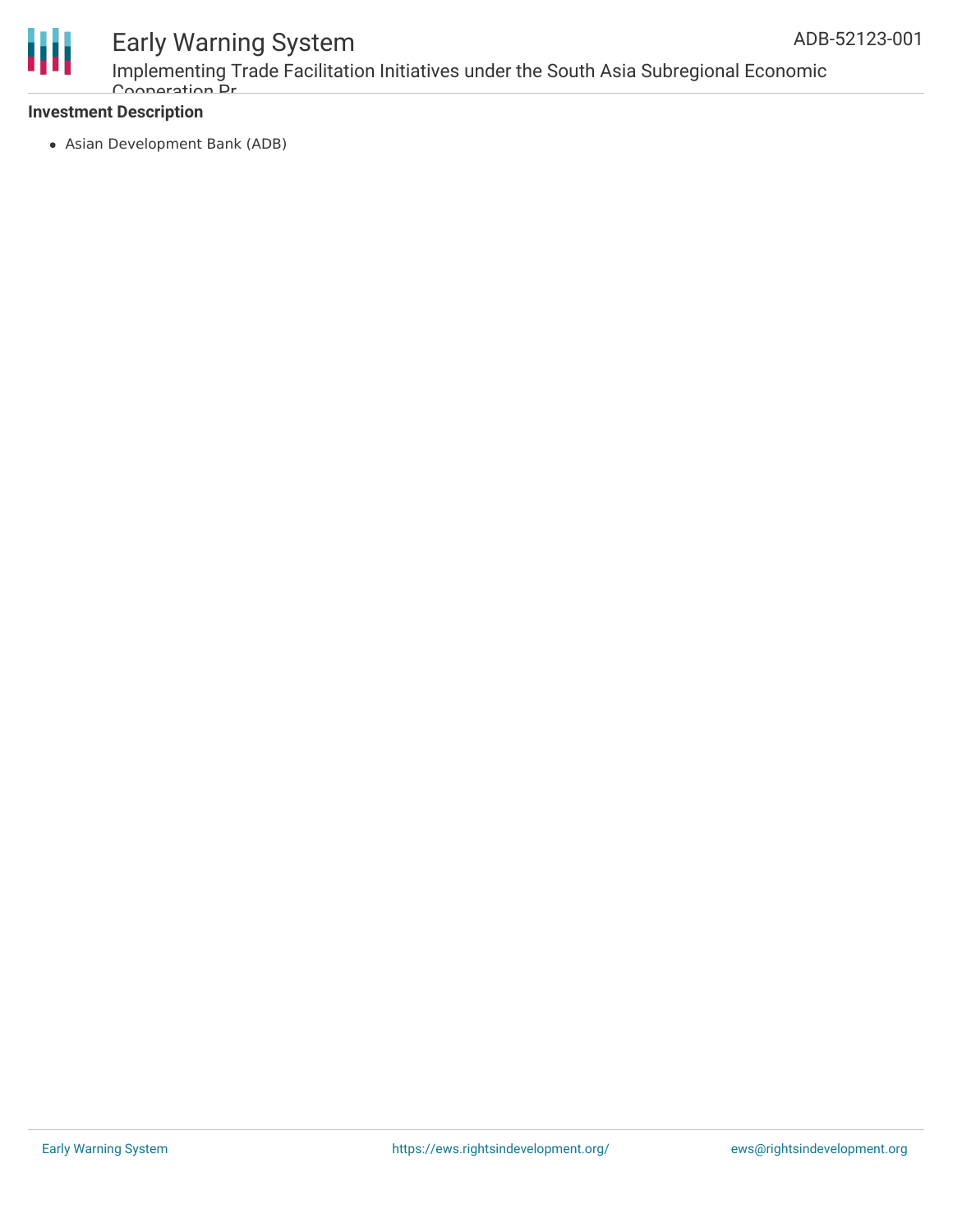

Implementing Trade Facilitation Initiatives under the South Asia Subregional Economic Cooperation Pr

### **Contact Information**

**Responsible ADB Division** Regional Cooperation and Operations Coordination Div, SARD

**Executing Agencies**

### **Asian Development Bank**

6 ADB Avenue, Mandaluyong City 1550, Philippines

### **ACCOUNTABILITY MECHANISM OF ADB**

The Accountability Mechanism is an independent complaint mechanism and fact-finding body for people who believe they are likely to be, or have been, adversely affected by an Asian Development Bank-financed project. If you submit a complaint to the Accountability Mechanism, they may investigate to assess whether the Asian Development Bank is following its own policies and procedures for preventing harm to people or the environment. You can learn more about the Accountability Mechanism and how to file a complaint at: http://www.adb.org/site/accountability-mechanism/main